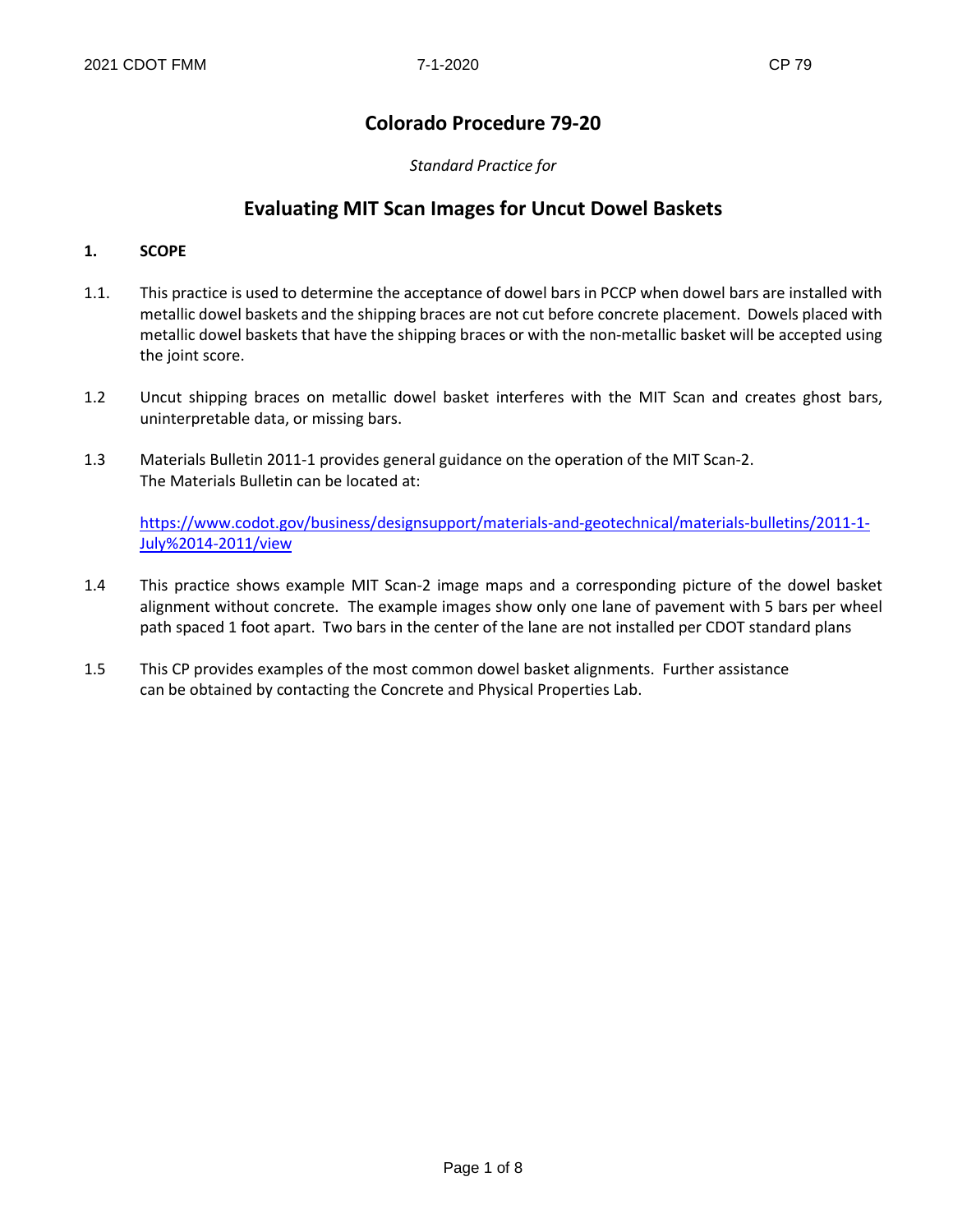### **2. DOWEL BAR BASKET IMAGES**

2.1 Figure 79-1 shows a properly aligned dowel basket under the MIT Scan-2 tracks. Figure 79-2 shows the corresponding MIT Scan-2 image map. This joint would be accepted without requiring corrective work.







**Figure 79-1 Figure 79-2**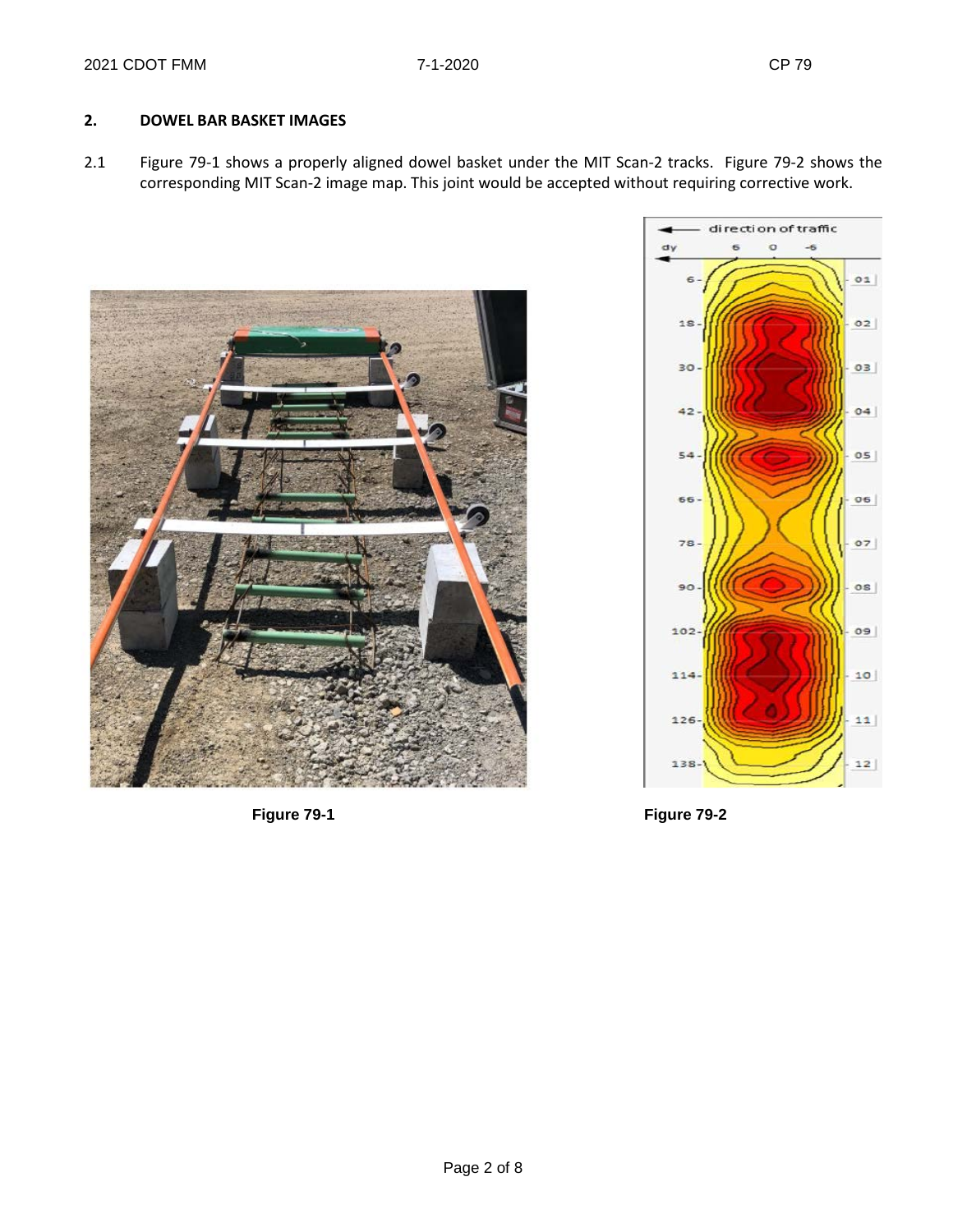2.2 Figure 79-3 shows a basket that is not centered on the saw cut joint but otherwise aligned. The saw cut is indicated by the black line on the MIT Scan-2 tracks. Figure 79-4 shows the corresponding MIT Scan-2 image map. Further investigation of this joint with cores or a pachometer should be conducted to determine if the minimum 6 inches of embedment on each side of the joint is achieved. If 6 inches of embedment on each side of the joint is not achieved, the joint is rejected and requires corrective work.



**Figure 79-3 Figure 79-4**

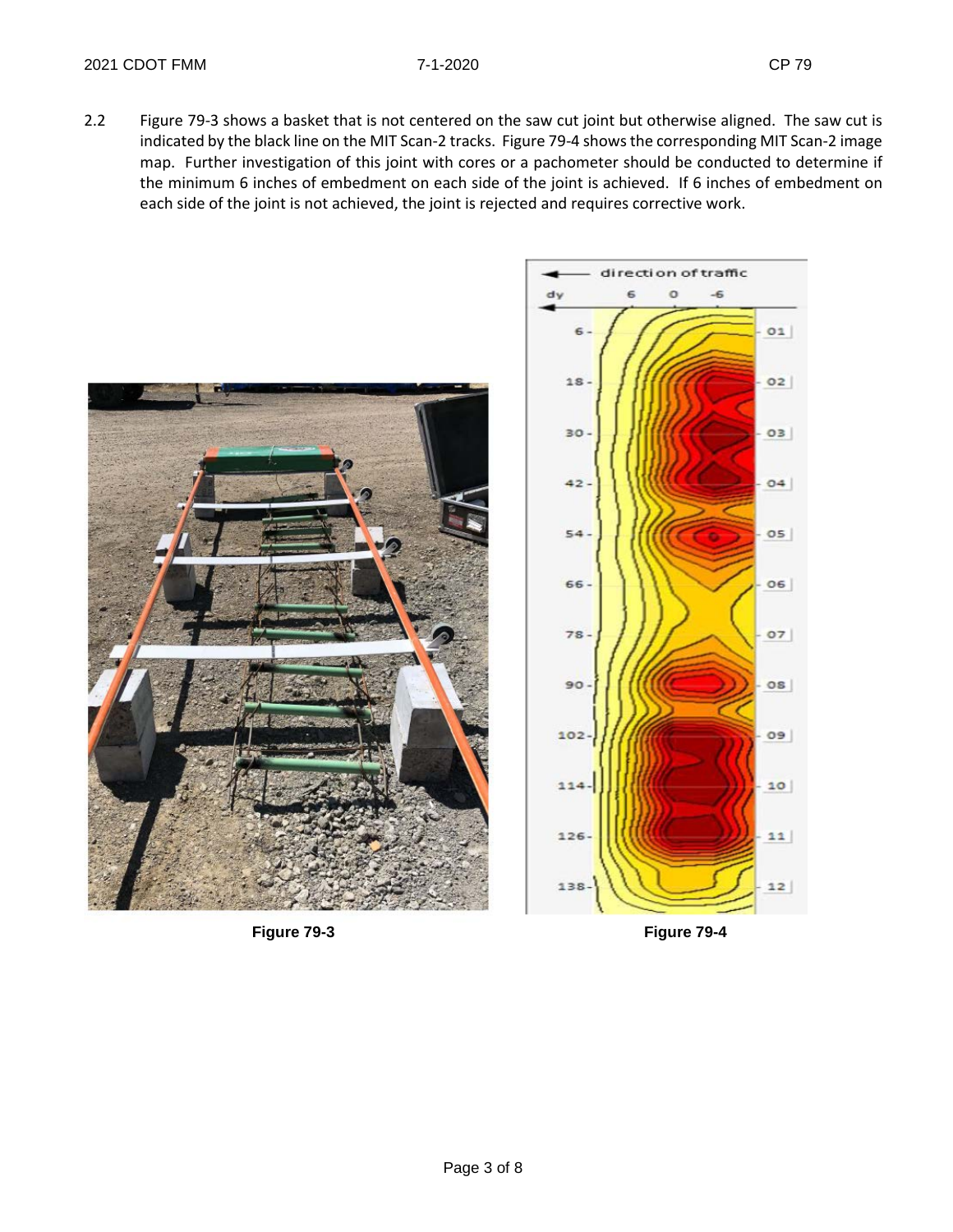2.3 Figure 79-5 shows a skewed basket to the saw cut joints. The saw cut is indicated by the black line on the MIT Scan-2 tracks. Figure 79-6 shows the corresponding MIT Scan-2 image map. This joint should be further evaluated to determine if the saw cut is skewed and the basket is properly aligned or if the saw cut is correct and the basket is skewed. If the saw cut is skewed and the bars are properly aligned and each bar has the minimum embedment on each side of the saw cut, the joint can be accepted, otherwise, it is rejected and corrective work must be performed. If the saw cut is correct, this would be a locked joint and would require corrective work if adjacent joints are also locked.



**Figure 79-5 Figure 79-6**

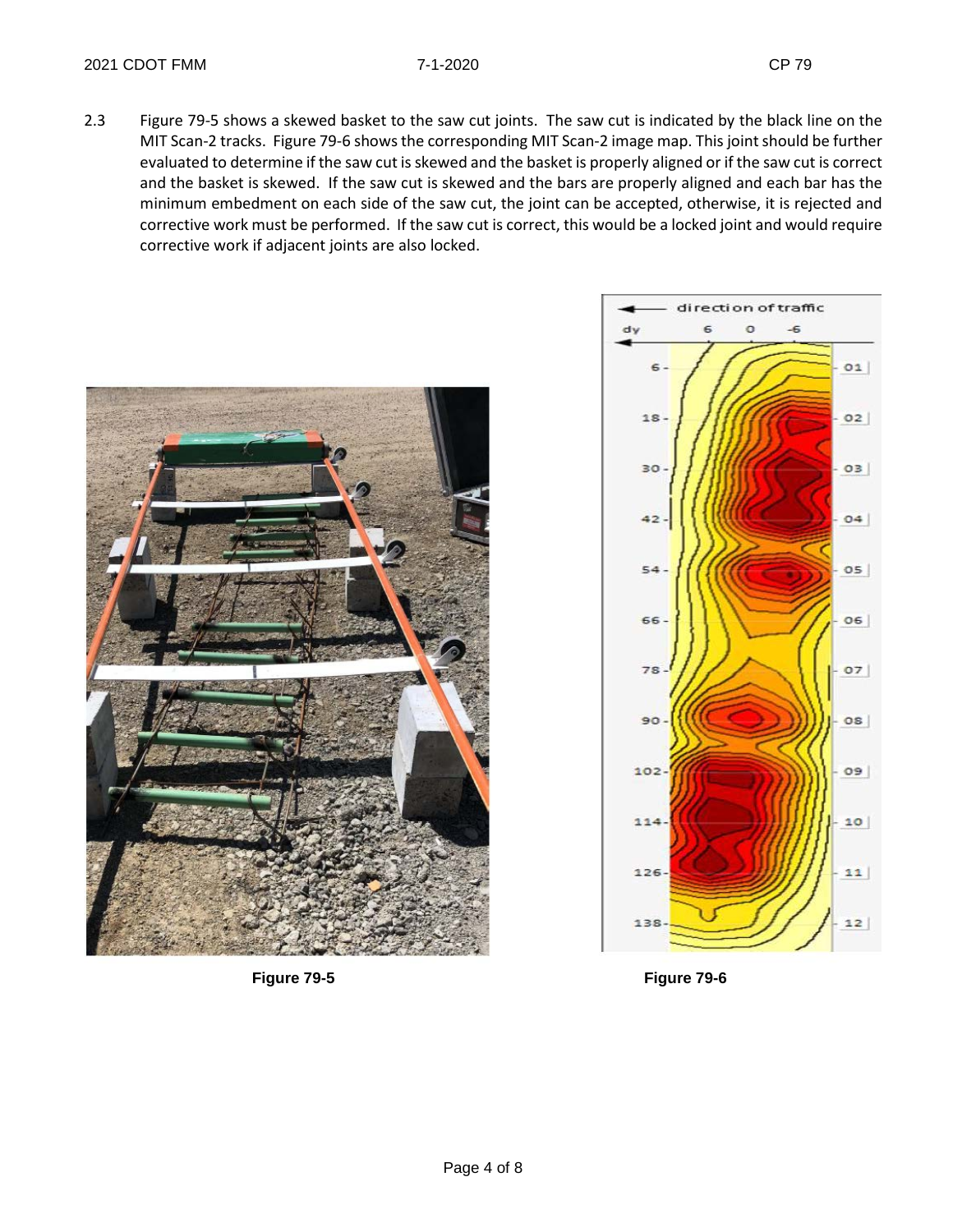2.4 Figure 79-7 shows a basket that has been tilted. Figure 79-8 shows the corresponding MIT Scan-2 image map. This joint should be further evaluated by coring or a pachometer to determine the overall rotational misalignment of each bar. A joint score can be used to determine the acceptability of the joint using the criteria in subsection 412.13 and if corrective work is required. A single joint like this can be left in place without corrective work if the adjacent joints are correct and there is the required minimum cover above and below the dowel bars. Otherwise the joint requires corrective work.





**Figure 79-7 Figure 79-8**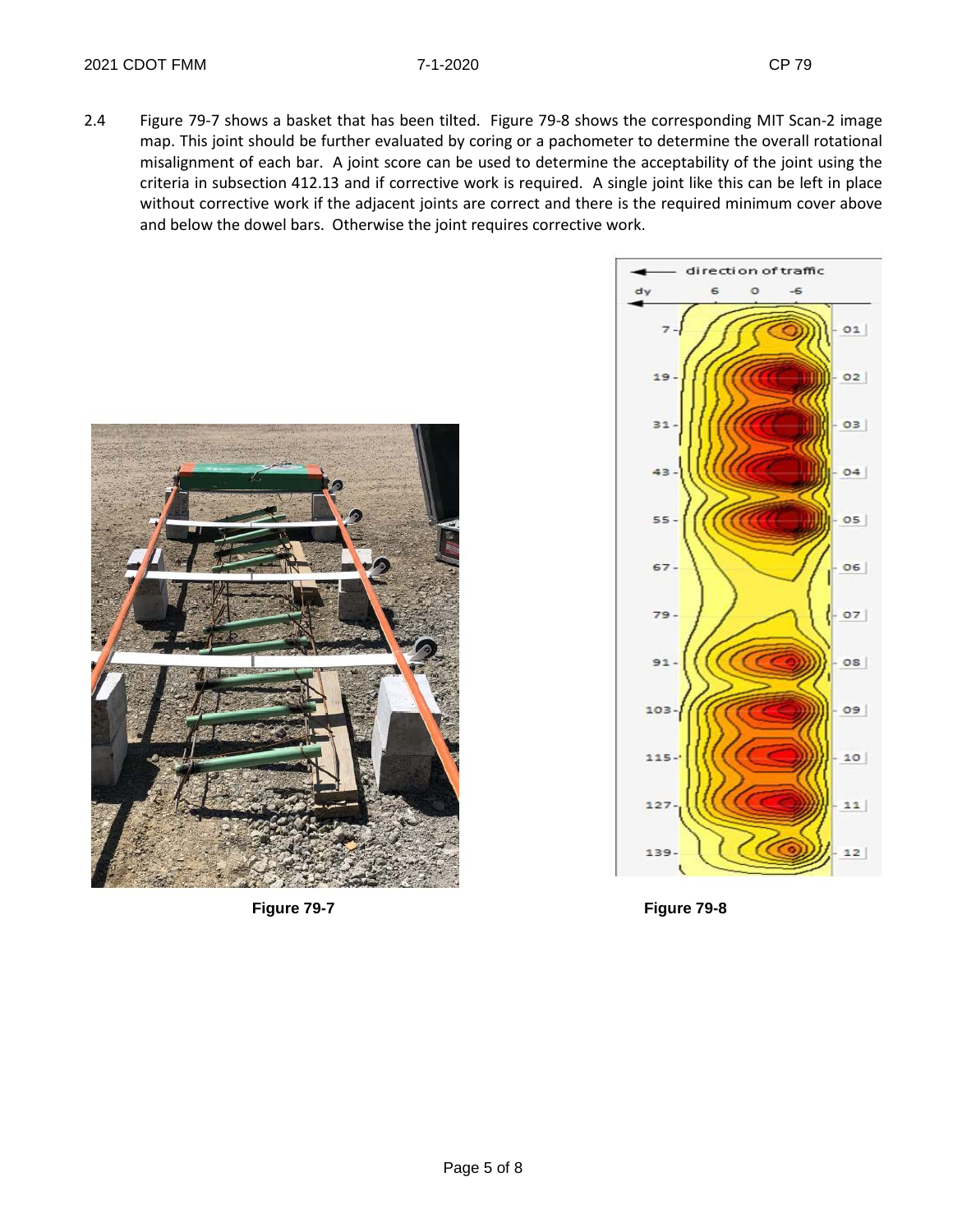2.5 Figure 79-9 shows a basket that is deeper on one end than the other, but is otherwise aligned. Figure 79- 10 shows the corresponding MIT Scan-2 image map. This joint should be further evaluated by coring or a pachometer to determine if there is the required minimum cover above and below the dowel bars. If there is the proper cover above and below the dowel bars, the joint can be accepted, otherwise, corrective work would be required.





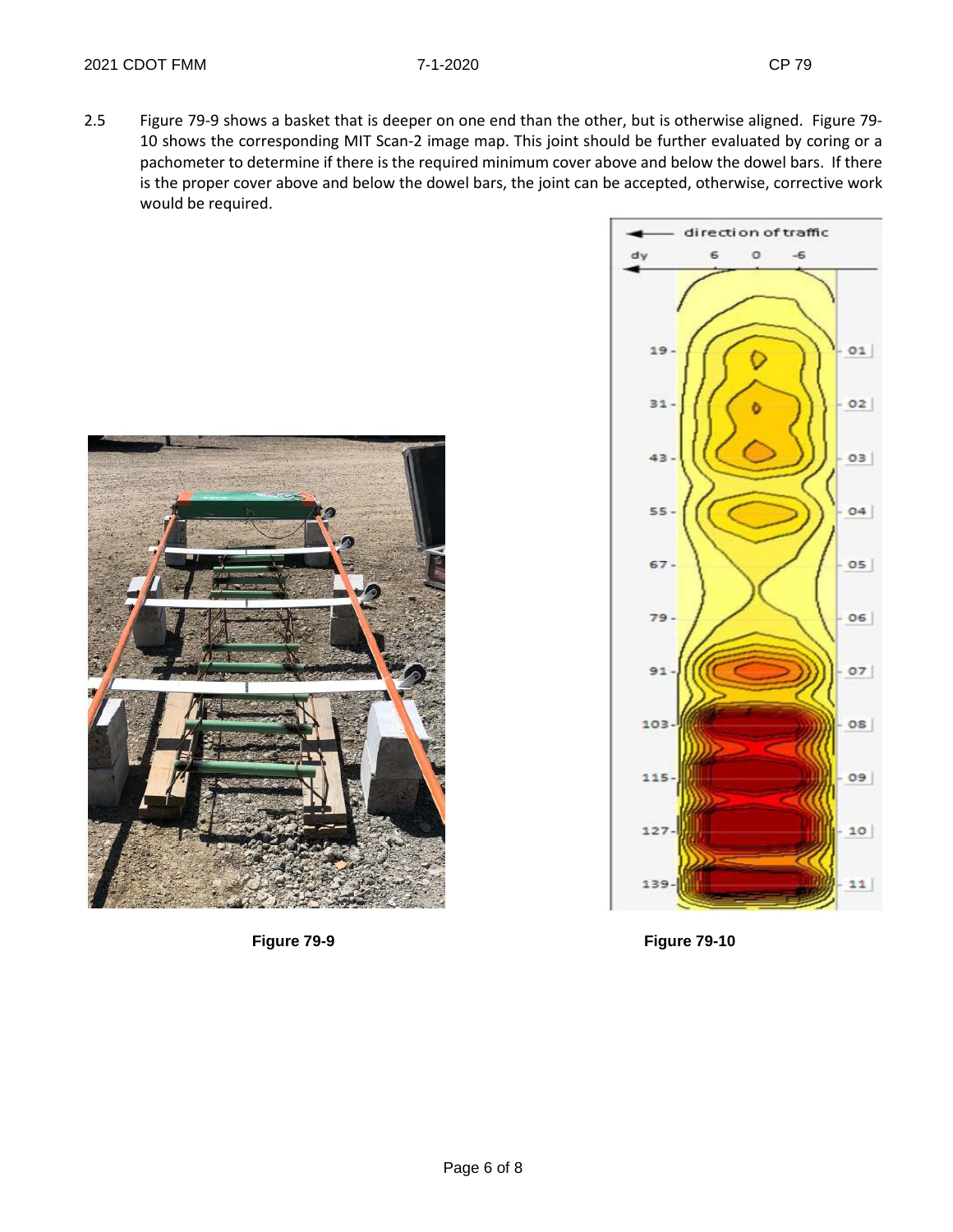2.6 Figure 79-11 shows a basket that is only on one wheel path. Figure 79-12 shows the corresponding MIT Scan-2 image map. The top half of the MIT Scan-2 image map shows what a joint with no bars would look like. This joint requires corrective work to install the missing bars



**Figure 79-11 Figure 79-12**